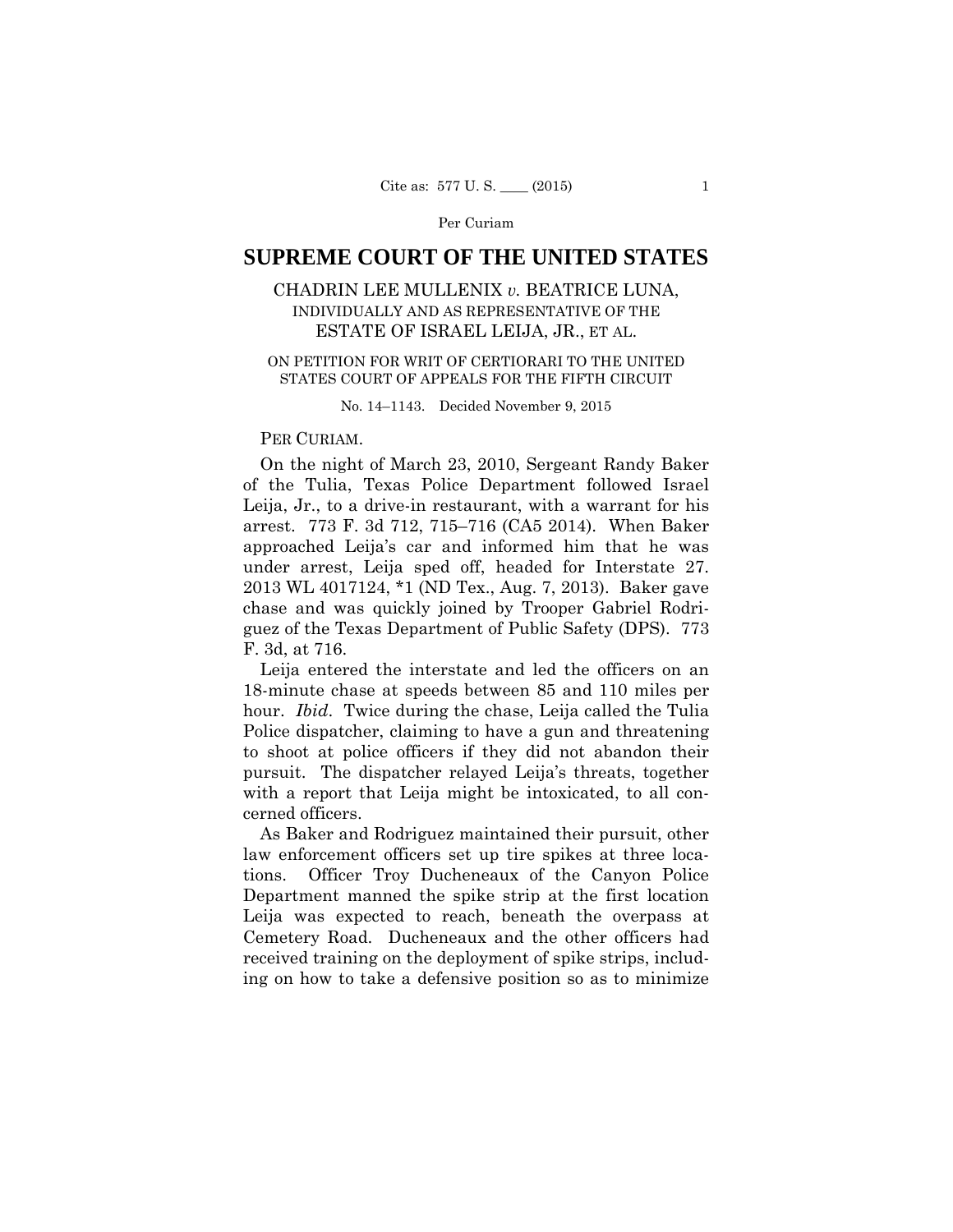the risk posed by the passing driver. *Ibid*.

 plan and ask if Byrd thought it was "worth doing." 773 DPS Trooper Chadrin Mullenix also responded. He drove to the Cemetery Road overpass, initially intending to set up a spike strip there. Upon learning of the other spike strip positions, however, Mullenix began to consider another tactic: shooting at Leija's car in order to disable it. 2013 WL 4017124, \*1. Mullenix had not received training in this tactic and had not attempted it before, but he radioed the idea to Rodriguez. Rodriguez responded "10– 4," gave Mullenix his position, and said that Leija had slowed to 85 miles per hour. Mullenix then asked the DPS dispatcher to inform his supervisor, Sergeant Byrd, of his F. 3d*,* at 716–717. Before receiving Byrd's response, Mullenix exited his vehicle and, armed with his service rifle, took a shooting position on the overpass, 20 feet above I– 27. Respondents allege that from this position, Mullenix still could hear Byrd's response to "stand by" and "see if the spikes work first." *Ibid.*\*

As Mullenix waited for Leija to arrive, he and another officer, Randall County Sheriff 's Deputy Tom Shipman, discussed whether Mullenix's plan would work and how and where to shoot the vehicle to best carry it out. 2013 WL 4017124, \*2. Shipman also informed Mullenix that another officer was located beneath the overpass. 773 F. 3d, at 717.

Approximately three minutes after Mullenix took up his shooting position, he spotted Leija's vehicle, with Rodriguez in pursuit. As Leija approached the overpass, Mullenix fired six shots. Leija's car continued forward beneath the overpass, where it engaged the spike strip, hit

——————

<sup>\*</sup>Although Mullenix disputes hearing Byrd's response, we view the facts in the light most favorable to respondents, who oppose Mullenix's motion for summary judgment. See *Tolan* v. *Cotton*, 572 U. S. \_\_\_, \_\_\_ (2014) ( *per curiam*) (slip op., at 1).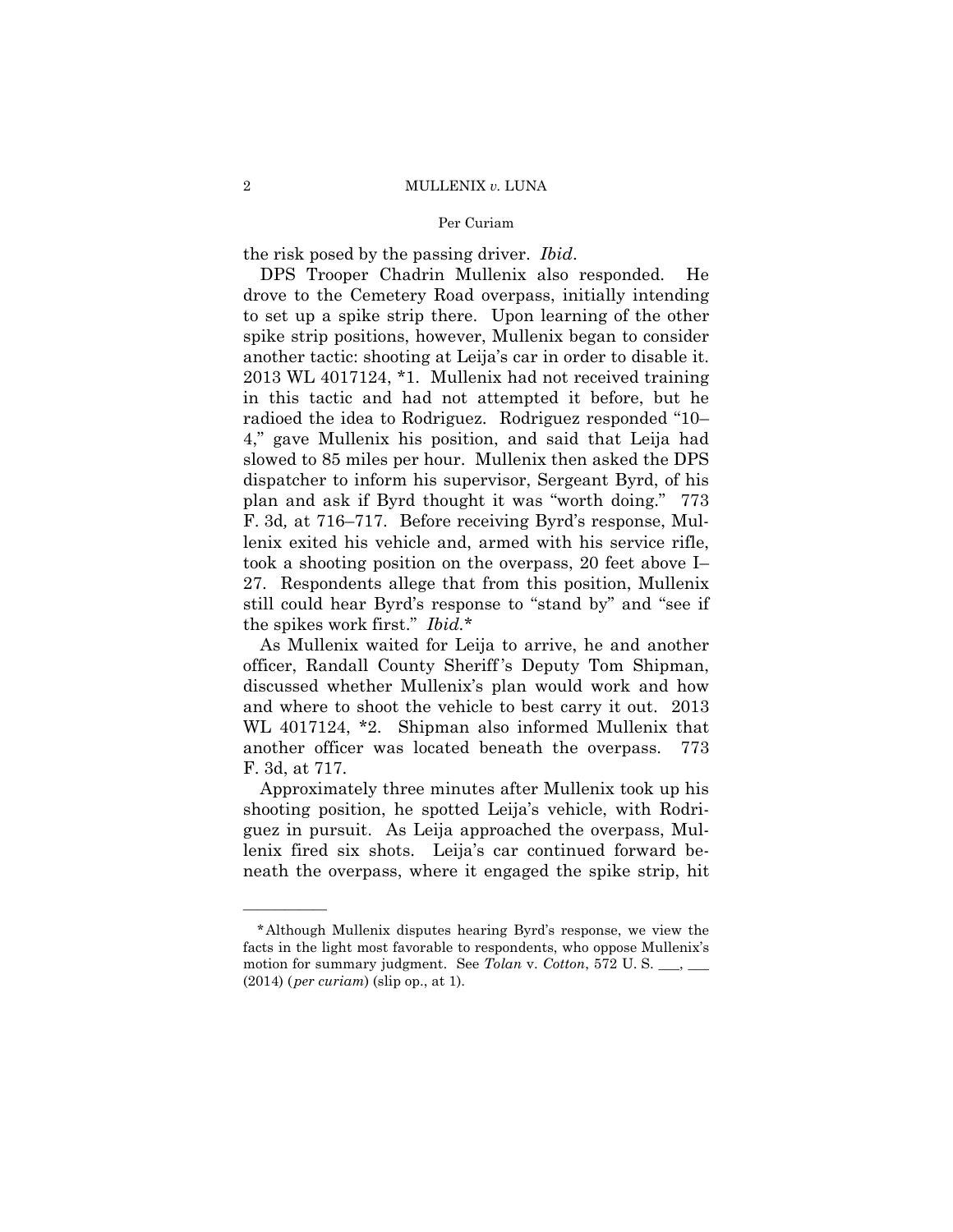hood, or engine block. *Id.*, at 716–717; 2013 WL 4017124, the median, and rolled two and a half times. It was later determined that Leija had been killed by Mullenix's shots, four of which struck his upper body. There was no evidence that any of Mullenix's shots hit the car's radiator,  $*2-*3$ .

Respondents sued Mullenix under Rev. Stat. §1979, 42 U. S. C. §1983, alleging that he had violated the Fourth Amendment by using excessive force against Leija. Mullenix moved for summary judgment on the ground of qualified immunity, but the District Court denied his motion, finding that "[t]here are genuine issues of fact as to whether Trooper Mullenix acted recklessly, or acted as a reasonable, trained peace officer would have acted in the same or similar circumstances." 2013 WL 4017124,  $*6$ .

Mullenix appealed, and the Court of Appeals for the Fifth Circuit affirmed. 765 F. 3d 531 (2014). The court agreed with the District Court that the "immediacy of the risk posed by Leija is a disputed fact that a reasonable jury could find either in the plaintiffs' favor or in the officer's favor, precluding us from concluding that Mullenix acted objectively reasonably as a matter of law." *Id.*, at 538.

Judge King dissented. She described the "'fact issue' referenced by the majority" as "simply a restatement of the objective reasonableness test that applies to Fourth Amendment excessive force claims," which, she noted, the Supreme Court has held " 'is a pure question of law.'" *Id.*, at 544–545 (quoting *Scott* v. *Harris*, 550 U. S. 372, 381, n. 8 (2007)). Turning to that legal question, Judge King concluded that Mullenix's actions were objectively reasonable. When Mullenix fired, she emphasized, he knew not only that Leija had threatened to shoot the officers involved in his pursuit, but also that Leija was seconds away from encountering such an officer beneath the overpass. Judge King also dismissed the notion that Mullenix should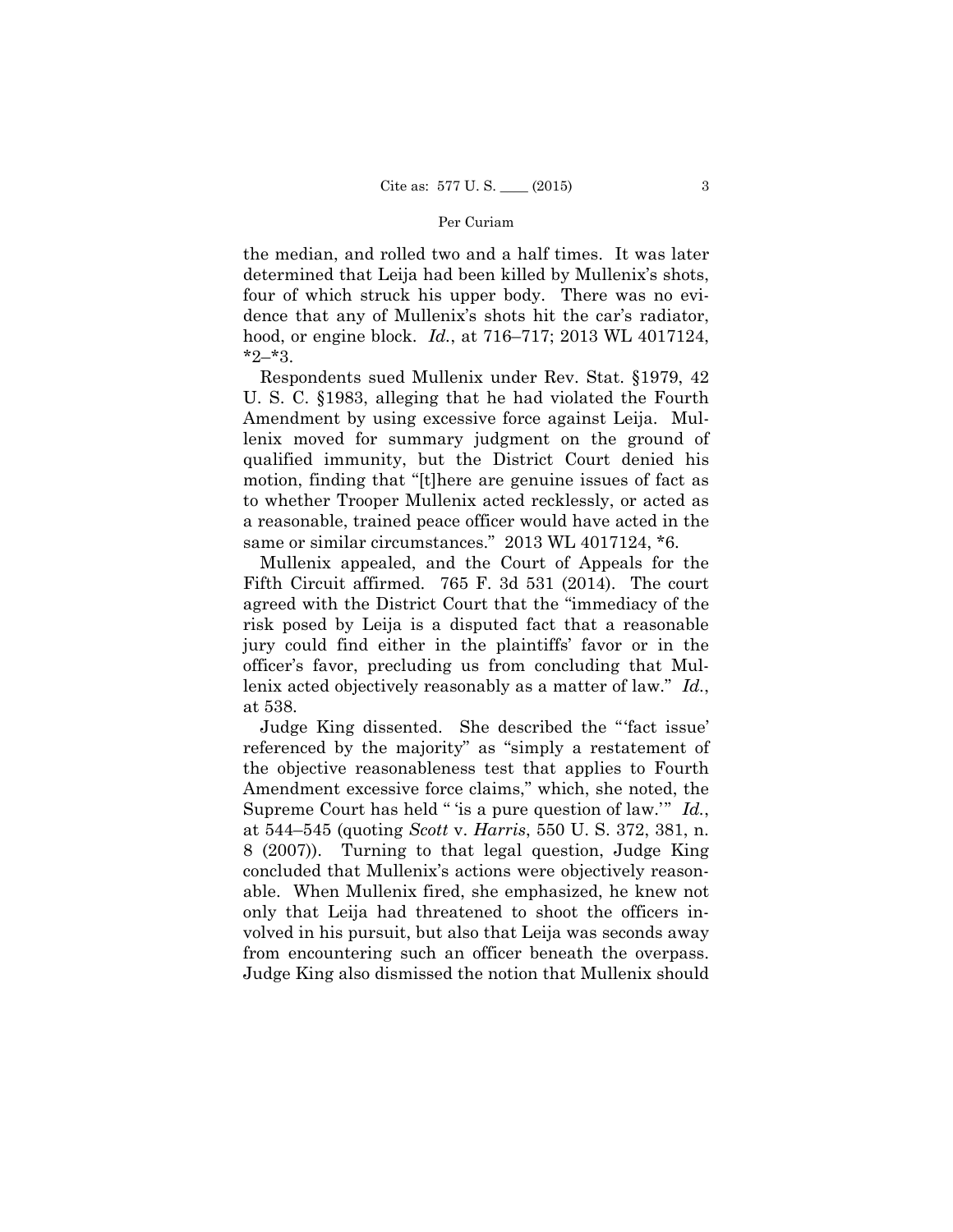### 4 MULLENIX *v.* LUNA

### Per Curiam

have given the spike strips a chance to work. She explained that because spike strips are often ineffective, and because officers operating them are vulnerable to gunfire from passing cars, Mullenix reasonably feared that the officers manning them faced a significant risk of harm. 765 F. 3d, at 548–549.

Mullenix sought rehearing en banc before the Fifth Circuit, but the court denied his petition. Judge Jolly dissented, joined by six other members of the court. Judge King, who joined Judge Jolly's dissent, also filed a separate dissent of her own. 777 F. 3d 221 (2014) (*per curiam*). On the same day, however, the two members forming the original panel's majority withdrew their previous opinion and substituted a new one. 773 F. 3d 712. The revised opinion recognized that objective unreasonableness is a question of law that can be resolved on summary judgment—as Judge King had explained in her dissent—but reaffirmed the denial of qualified immunity. *Id.*, at 715, 718. The majority concluded that Mullenix's actions were objectively unreasonable because several of the factors that had justified deadly force in previous cases were absent here: There were no innocent bystanders, Leija's driving was relatively controlled, Mullenix had not first given the spike strips a chance to work, and Mullenix's decision was not a split-second judgment. *Id.*, at 720–724. The court went on to conclude that Mullenix was not entitled to qualified immunity because "the law was clearly established such that a reasonable officer would have known that the use of deadly force, absent a sufficiently substantial and immediate threat, violated the Fourth Amendment." *Id.*, at 725.

We address only the qualified immunity question, not whether there was a Fourth Amendment violation in the first place, and now reverse.

The doctrine of qualified immunity shields officials from civil liability so long as their conduct "'does not violate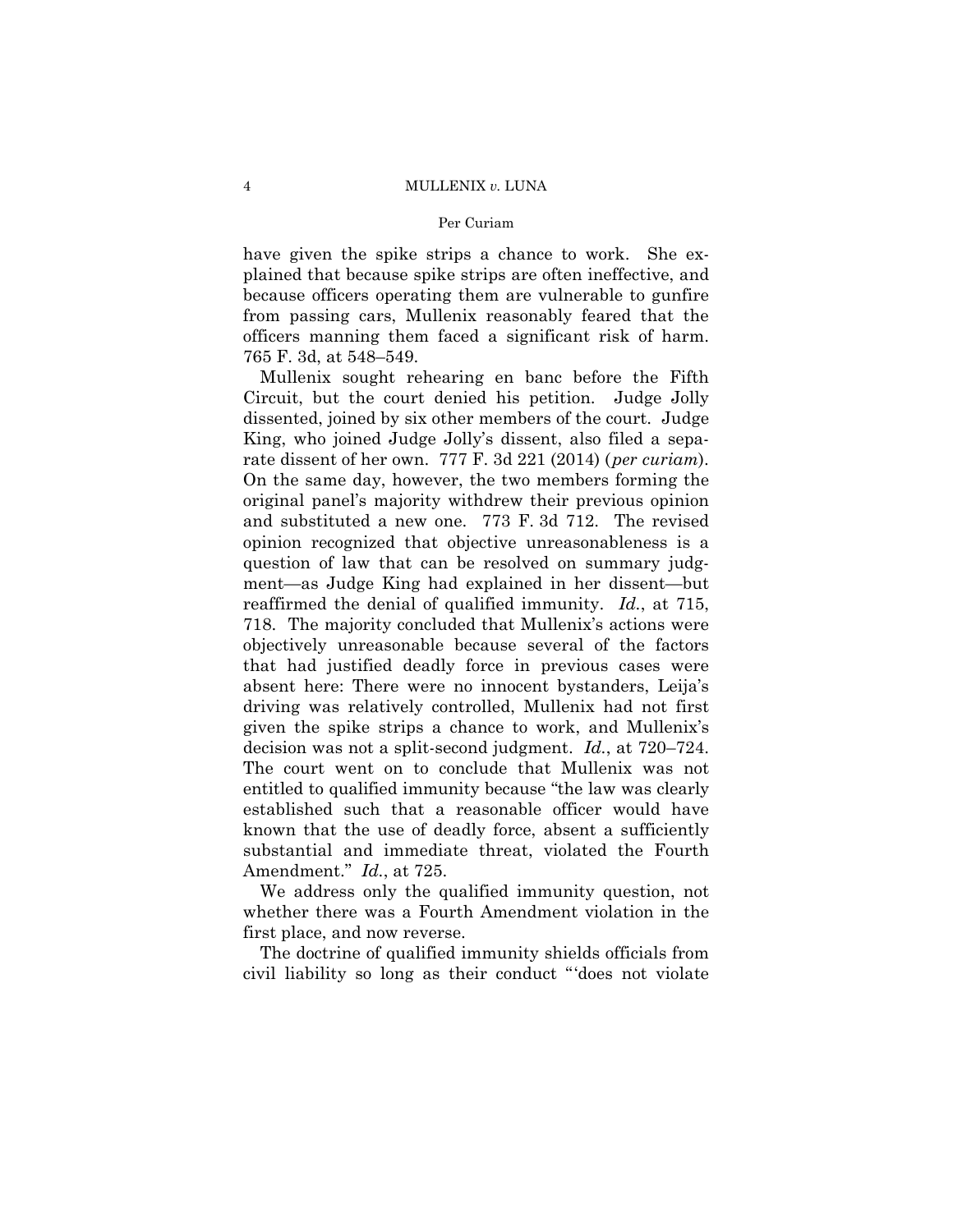clearly established statutory or constitutional rights of which a reasonable person would have known.'" *Pearson*  v. *Callahan*, 555 U. S. 223, 231 (2009) (quoting *Harlow* v. *Fitzgerald*, 457 U. S. 800, 818 (1982)). A clearly established right is one that is "sufficiently clear that every reasonable official would have understood that what he is doing violates that right." *Reichle* v. *Howards*, 566 U. S.  $\frac{1}{\sqrt{2}}$  (2012) (slip op., at 5) (internal quotation marks and alteration omitted). "We do not require a case directly on point, but existing precedent must have placed the statutory or constitutional question beyond debate." *Ashcroft* v. *al-Kidd*, 563 U. S. 731, 741 (2011). Put simply, qualified immunity protects "all but the plainly incompetent or those who knowingly violate the law." *Malley* v. *Briggs*, 475 U. S. 335, 341 (1986).

"We have repeatedly told courts . . . not to define clearly established law at a high level of generality." *al-Kidd*, *supra*, at 742. The dispositive question is "whether the violative nature of *particular* conduct is clearly established." *Ibid.* (emphasis added). This inquiry "'must be undertaken in light of the specific context of the case, not as a broad general proposition.'" *Brosseau* v. *Haugen*, 543 U. S. 194, 198 (2004) (*per curiam*) (quoting *Saucier* v. *Katz*, 533 U. S. 194, 201 (2001)). Such specificity is especially important in the Fourth Amendment context, where the Court has recognized that "[i]t is sometimes difficult for an officer to determine how the relevant legal doctrine, here excessive force, will apply to the factual situation the officer confronts." 533 U. S., at 205.

In this case, the Fifth Circuit held that Mullenix violated the clearly established rule that a police officer may not "'use deadly force against a fleeing felon who does not pose a sufficient threat of harm to the officer or others.'" 773 F. 3d, at 725. Yet this Court has previously considered and rejected—almost that exact formulation of the qualified immunity question in the Fourth Amendment context.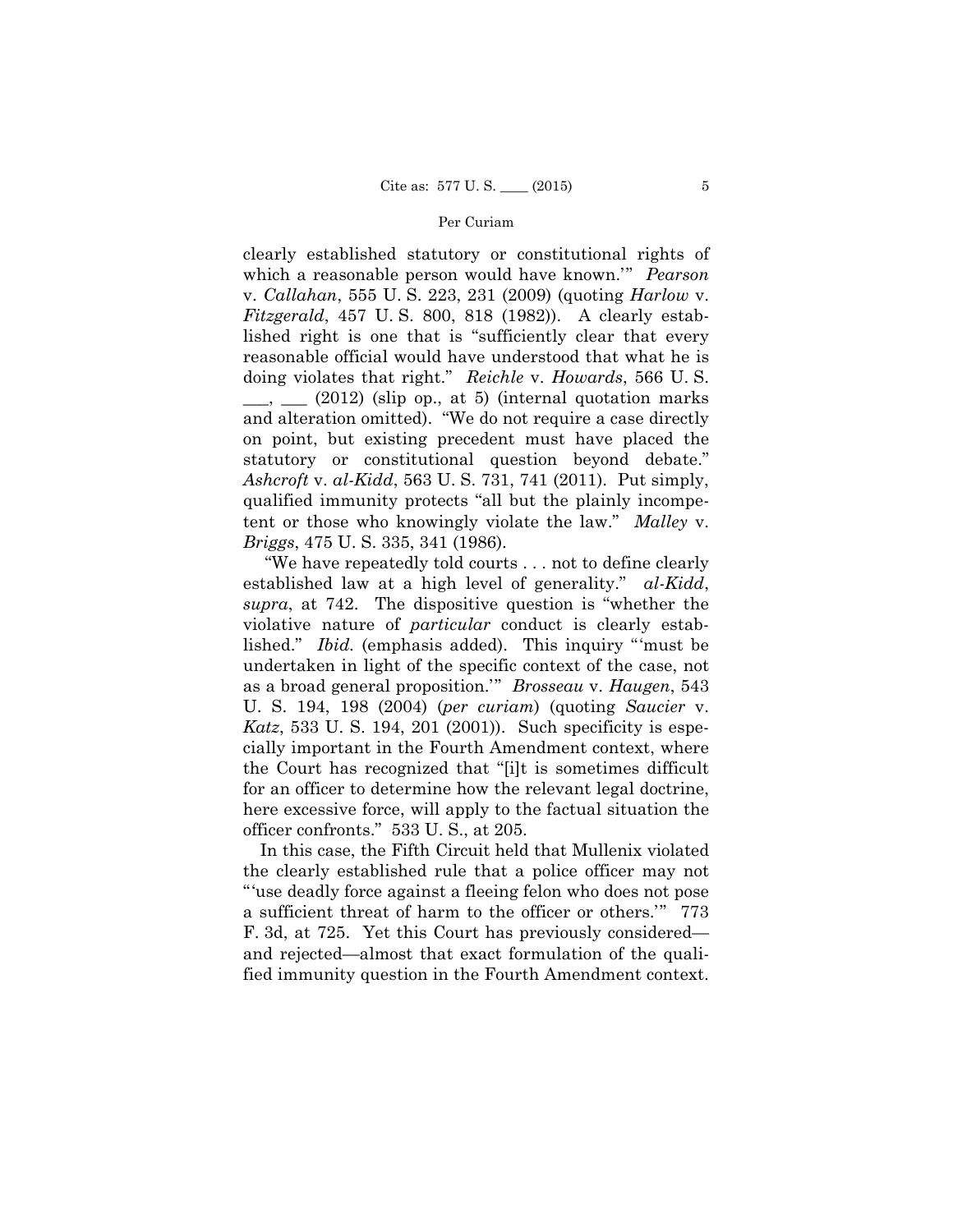## 6 MULLENIX *v.* LUNA

### Per Curiam

In *Brosseau*, which also involved the shooting of a suspect fleeing by car, the Ninth Circuit denied qualified immunity on the ground that the officer had violated the clearly established rule, set forth in *Tennessee* v. *Garner*, 471 U. S. 1 (1985), that "deadly force is only permissible where the officer has probable cause to believe that the suspect poses a threat of serious physical harm, either to the officer or to others." *Haugen* v. *Brosseau*, 339 F. 3d 857, 873 (CA9 2003) (internal quotation marks omitted). This Court summarily reversed, holding that use of *Garner*'s "general" test for excessive force was "mistaken." *Brosseau*, 543 U. S., at 199. The correct inquiry, the Court explained, was whether it was clearly established that the Fourth Amendment prohibited the officer's conduct in the "'situation [she] confronted': whether to shoot a disturbed felon, set on avoiding capture through vehicular flight, when persons in the immediate area are at risk from that flight." *Id.*, at 199–200. The Court considered three court of appeals cases discussed by the parties, noted that "this area is one in which the result depends very much on the facts of each case," and concluded that the officer was entitled to qualified immunity because "[n]one of [the cases] *squarely governs* the case here." *Id.,* at 201 (emphasis added).

*Anderson* v. *Creighton*, 483 U. S. 635 (1987), is also instructive on the required degree of specificity. There, the lower court had denied qualified immunity based on the clearly established "right to be free from warrantless searches of one's home unless the searching officers have probable cause and there are exigent circumstances." *Id.*, at 640. This Court faulted that formulation for failing to address the actual question at issue: whether "the circumstances with which Anderson was confronted . . . constitute[d] probable cause and exigent circumstances." *Id.*, at 640–641. Without answering that question, the Court explained, the conclusion that Anderson's search was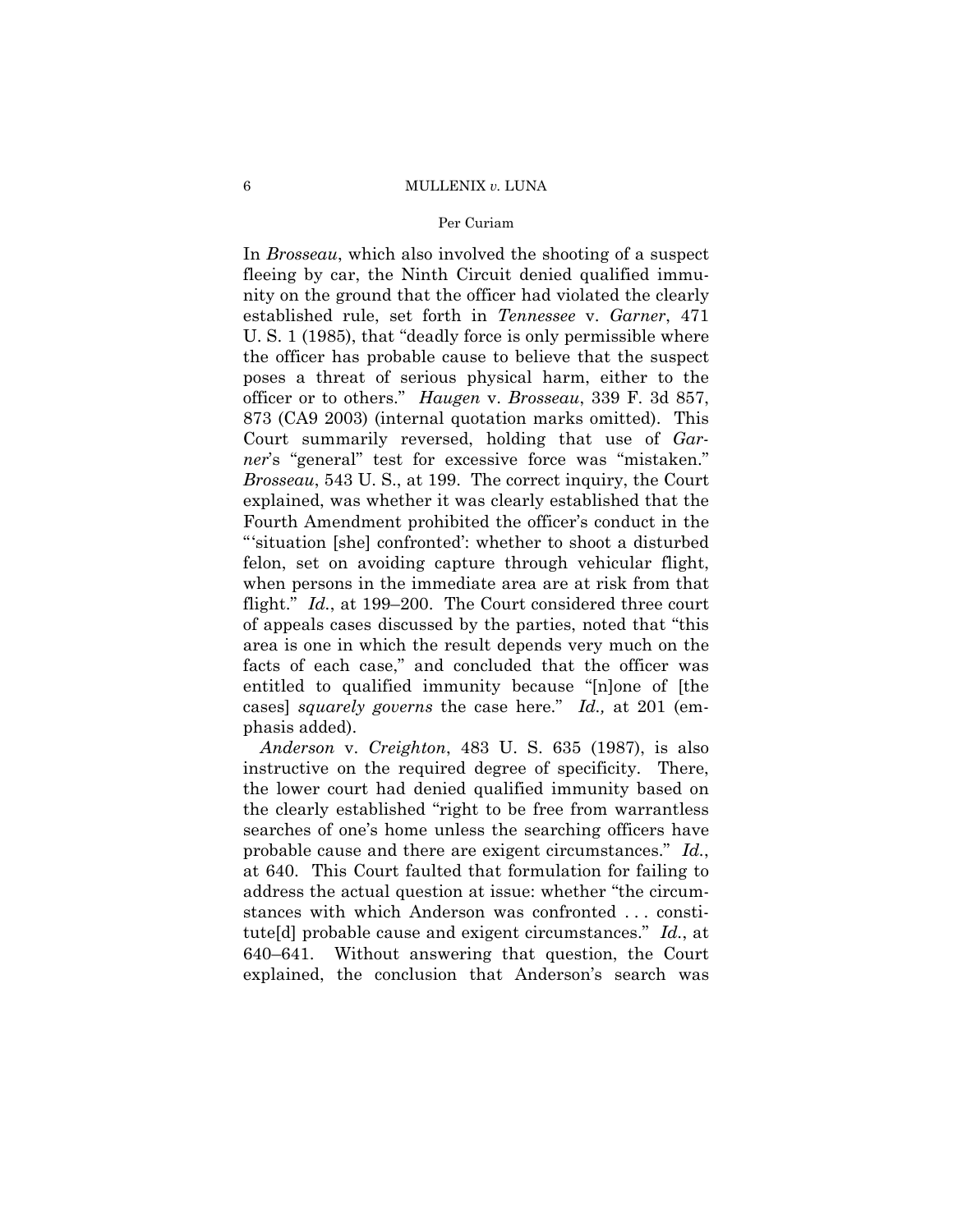objectively unreasonable did not "follow immediately" from—and thus was not clearly established by—the principle that warrantless searches not supported by probable cause and exigent circumstances violate the Fourth Amendment. *Id.*, at 641.

In this case, Mullenix confronted a reportedly intoxicated fugitive, set on avoiding capture through high-speed vehicular flight, who twice during his flight had threatened to shoot police officers, and who was moments away from encountering an officer at Cemetery Road. The relevant inquiry is whether existing precedent placed the conclusion that Mullenix acted unreasonably in these circumstances "beyond debate." *al-Kidd*, *supra,* at 741. The general principle that deadly force requires a sufficient threat hardly settles this matter. See *Pasco* v. *Knoblauch*, 566 F. 3d 572, 580 (CA5 2009) ("[I]t would be unreasonable to expect a police officer to make the numerous legal conclusions necessary to apply *Garner* to a highspeed car chase . . .").

Far from clarifying the issue, excessive force cases involving car chases reveal the hazy legal backdrop against which Mullenix acted. In *Brosseau* itself, the Court held that an officer did not violate clearly established law when she shot a fleeing suspect out of fear that he endangered "other officers on foot who [she] *believed* were in the immediate area," "the occupied vehicles in [his] path," and "any other citizens who *might* be in the area." 543 U. S., at 197 (first alteration in original; internal quotation marks omitted; emphasis added). The threat Leija posed was at least as immediate as that presented by a suspect who had just begun to drive off and was headed only in the general direction of officers and bystanders. *Id.*, at 196– 197. By the time Mullenix fired, Leija had led police on a 25-mile chase at extremely high speeds, was reportedly intoxicated, had twice threatened to shoot officers, and was racing towards an officer's location.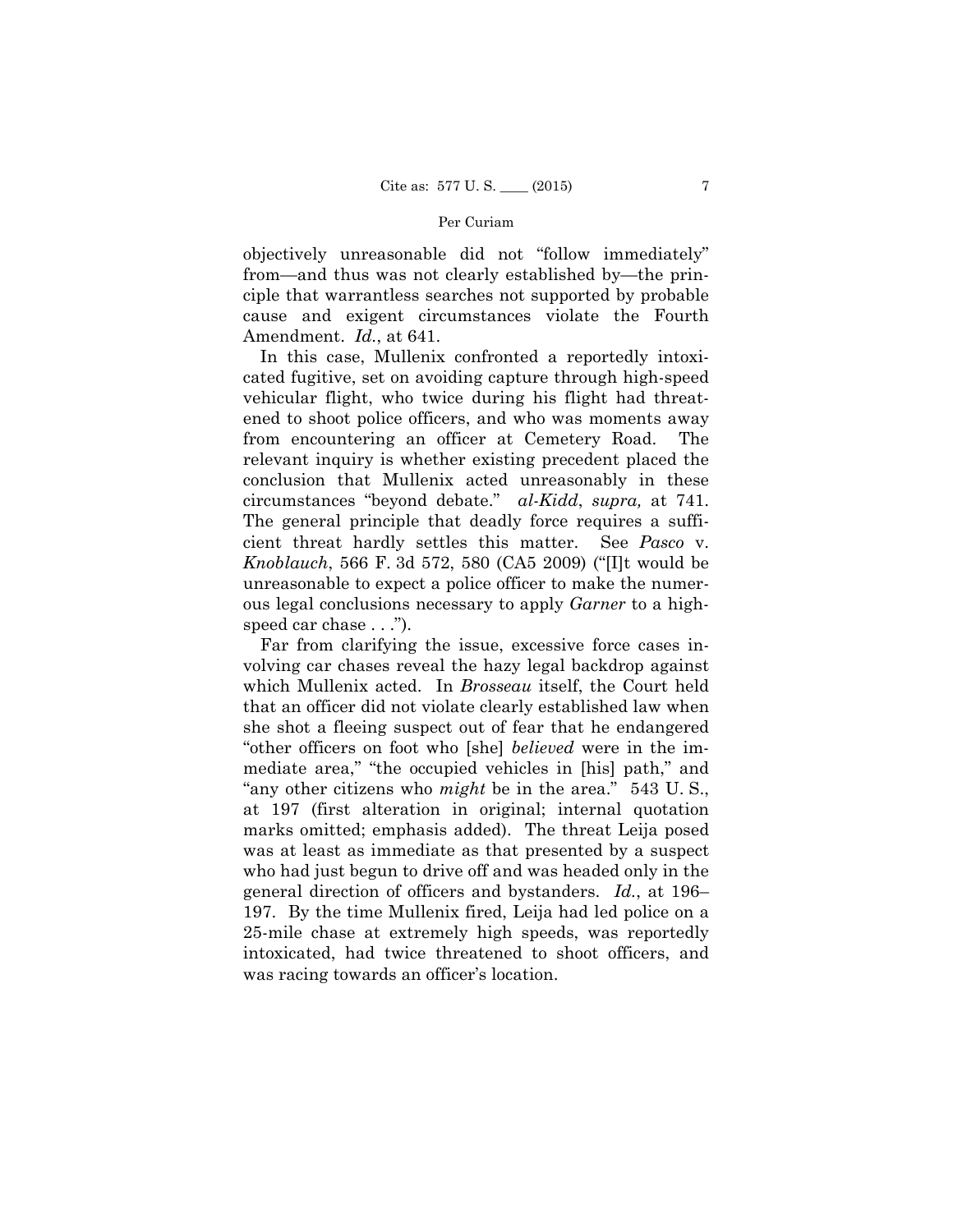### 8 MULLENIX *v.* LUNA

### Per Curiam

This Court has considered excessive force claims in connection with high-speed chases on only two occasions since *Brosseau*. In *Scott* v. *Harris*, 550 U. S. 372, the Court held that an officer did not violate the Fourth Amendment by ramming the car of a fugitive whose reckless driving "posed an actual and imminent threat to the lives of any pedestrians who might have been present, to other civilian motorists, and to the officers involved in the chase." *Id.,* at 384. And in *Plumhoff* v. *Rickard*, 572 U. S. \_\_\_ (2014), the Court reaffirmed *Scott* by holding that an officer acted reasonably when he fatally shot a fugitive who was "intent on resuming" a chase that "pose[d] a deadly threat for others on the road." 572 U.S., at  $\_\_$ (slip op., at 10). The Court has thus never found the use of deadly force in connection with a dangerous car chase to violate the Fourth Amendment, let alone to be a basis for denying qualified immunity. Leija in his flight did not pass as many cars as the drivers in *Scott* or *Plumhoff*; traffic was light on I–27. At the same time, the fleeing fugitives in *Scott* and *Plumhoff* had not verbally threatened to kill any officers in their path, nor were they about to come upon such officers. In any event, none of our precedents "squarely governs" the facts here. Given Leija's conduct, we cannot say that only someone "plainly incompetent" or who "knowingly violate[s] the law" would have perceived a sufficient threat and acted as Mullenix did. *Malley*, 475 U. S., at 341.

The dissent focuses on the availability of spike strips as an alternative means of terminating the chase. It argues that even if Leija posed a threat sufficient to justify deadly force in some circumstances, Mullenix nevertheless contravened clearly established law because he did not wait to see if the spike strips would work before taking action. Spike strips, however, present dangers of their own, not only to drivers who encounter them at speeds between 85 and 110 miles per hour, but also to officers manning them.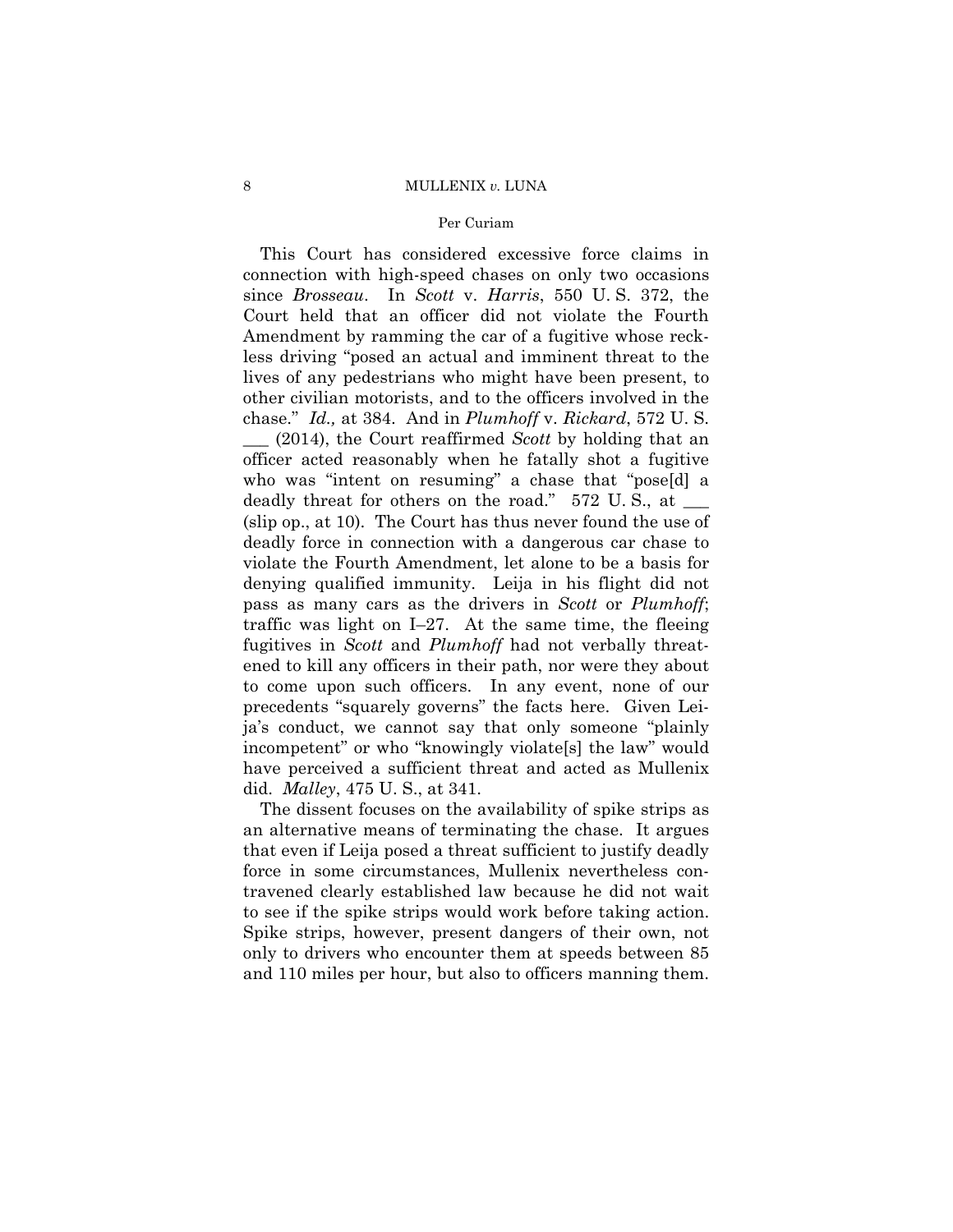See, *e.g., Thompson* v. *Mercer*, 762 F. 3d 433, 440 (CA5 2014); Brief for National Association of Police Organizations et al. as *Amici Curiae* 15–16. Nor are spike strips always successful in ending the chase. See, *e.g., Cordova*  v. *Aragon*, 569 F. 3d 1183, 1186 (CA10 2009); Brief for National Association of Police Organizations et al. as *Amici Curiae* 16 (citing examples). The dissent can cite no case from this Court denying qualified immunity because officers entitled to terminate a high-speed chase selected one dangerous alternative over another.

Even so, the dissent argues, there was no governmental interest that justified acting before Leija's car hit the spikes. Mullenix explained, however, that he feared Leija might attempt to shoot at or run over the officers manning the spike strips. Mullenix also feared that even if Leija hit the spike strips, he might still be able to continue driving in the direction of other officers. The dissent ignores these interests by suggesting that there was no "possible marginal gain in shooting at the car over using the spike strips already in place." *Post*, at 4 (opinion of SOTOMAYOR, J.). In fact, Mullenix hoped his actions would stop the car in a manner that avoided the risks to other officers and other drivers that relying on spike strips would entail. The dissent disputes the merits of the options available to Mullenix, *post*, at 3–4, but others with more experience analyze the issues differently. See, *e.g.,* Brief for National Association of Police Organizations et al. as *Amici Curiae*  15–16. Ultimately, whatever can be said of the wisdom of Mullenix's choice, this Court's precedents do not place the conclusion that he acted unreasonably in these circumstances "beyond debate." *al-Kidd*, 563 U. S., at 741.

More fundamentally, the dissent repeats the Fifth Circuit's error. It defines the qualified immunity inquiry at a high level of generality—whether any governmental interest justified choosing one tactic over another—and then fails to consider that question in "the specific context of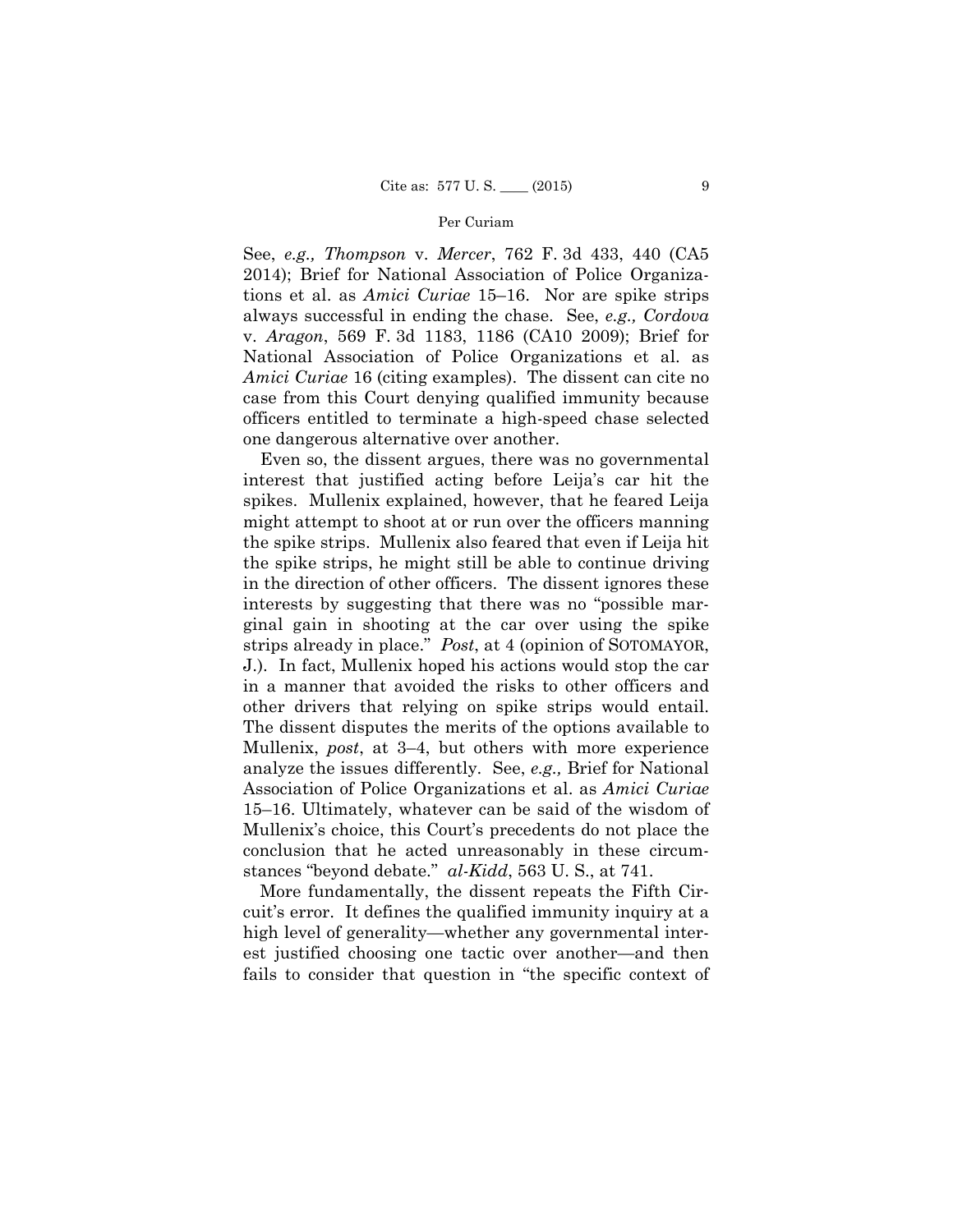the case." *Brosseau* v. *Haugen*, 543 U. S., at 198 (internal quotation marks omitted). As in *Anderson*, the conclusion that Mullenix's reasons were insufficient to justify his actions simply does not "follow immediately" from the general proposition that force must be justified. 483 U. S., at 641.

Cases decided by the lower courts since *Brosseau* likewise have not clearly established that deadly force is inappropriate in response to conduct like Leija's. The Fifth Circuit here principally relied on its own decision in *Lytle* v. *Bexar County*, 560 F. 3d 404 (2009), denying qualified immunity to a police officer who had fired at a fleeing car and killed one of its passengers. That holding turned on the court's assumption, for purposes of summary judgment, that the car was moving away from the officer and had already traveled some distance at the moment the officer fired. See *id.*, at 409. The court held that a reasonable jury could conclude that a receding car "did not pose a sufficient threat of harm such that the use of deadly force was reasonable." *Id.*, at 416. But, crucially, the court also recognized that if the facts were as the officer alleged, and he fired as the car was coming towards him, "he would likely be entitled to qualified immunity" based on the "threat of immediate and severe physical harm." *Id.*, at 412. Without implying that *Lytle* was either correct or incorrect, it suffices to say that *Lytle* does not clearly dictate the conclusion that Mullenix was unjustified in perceiving grave danger and responding accordingly, given that Leija was speeding towards a confrontation with officers he had threatened to kill.

Cases that the Fifth Circuit ignored also suggest that Mullenix's assessment of the threat Leija posed was reasonable. In *Long* v. *Slaton*, 508 F. 3d 576 (2007), for example, the Eleventh Circuit held that a sheriff 's deputy did not violate the Fourth Amendment by fatally shooting a mentally unstable individual who was attempting to flee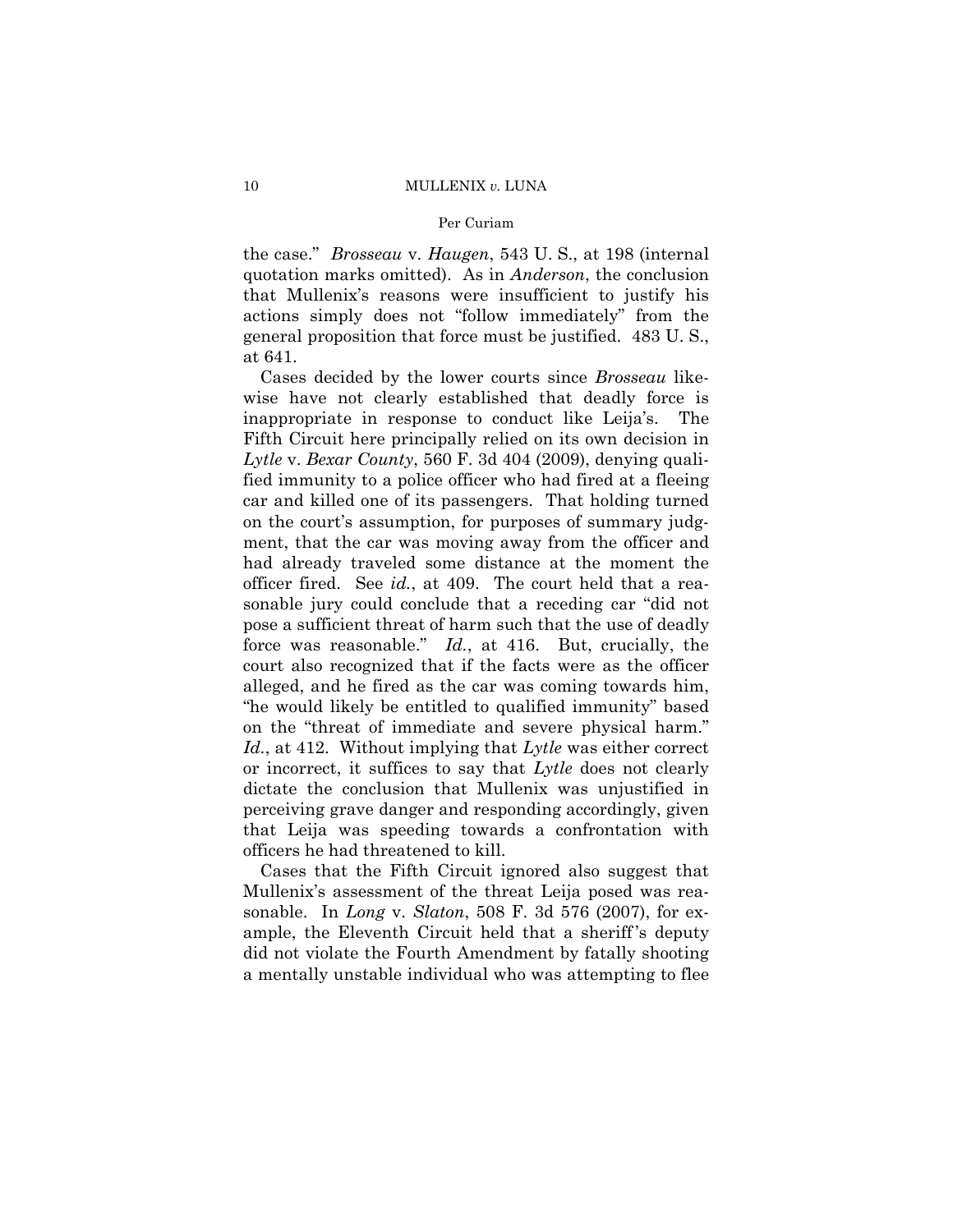in the deputy's car, even though at the time of the shooting the individual had not yet operated the cruiser dangerously. The court explained that "the law does not require officers in a tense and dangerous situation to wait until the moment a suspect uses a deadly weapon to act to stop the suspect" and concluded that the deputy had reason to believe Long was dangerous based on his unstable state of mind, theft of the cruiser, and failure to heed the deputy's warning to stop. *Id.*, at 581–582. The court also rejected the notion that the deputy should have first tried less lethal methods, such as spike strips. "[C]onsidering the unpredictability of Long's behavior and his fleeing in a marked police cruiser," the court held, "we think the police need not have taken that chance and hoped for the best." *Id.*, at 583 (alteration and internal quotation marks omitted). But see *Smith* v. *Cupp*, 430 F. 3d 766, 774–777 (CA6 2005) (denying qualified immunity to an officer who shot an intoxicated suspect who had stolen the officer's cruiser where a reasonable jury could have concluded that the suspect's flight did not immediately threaten the officer or any other bystander).

 v. *Cox*, 343 F. 3d 1323, 1330–1331, and n. 7 (CA11 2003). Other cases cited by the Fifth Circuit and respondents are simply too factually distinct to speak clearly to the specific circumstances here. Several involve suspects who may have done little more than flee at relatively low speeds. See, *e.g.*, *Walker* v. *Davis*, 649 F. 3d 502, 503 (CA6 2011); *Kirby* v. *Duva*, 530 F. 3d 475, 479–480 (CA6 2008); *Adams* v. *Speers*, 473 F. 3d 989, 991 (CA9 2007); *Vaughan*  These cases shed little light on whether the far greater danger of a speeding fugitive threatening to kill police officers waiting in his path could warrant deadly force. The court below noted that "no weapon was ever seen," 773 F. 3d, at 723, but surely in these circumstances the police were justified in taking Leija at his word when he twice told the dispatcher he had a gun and was prepared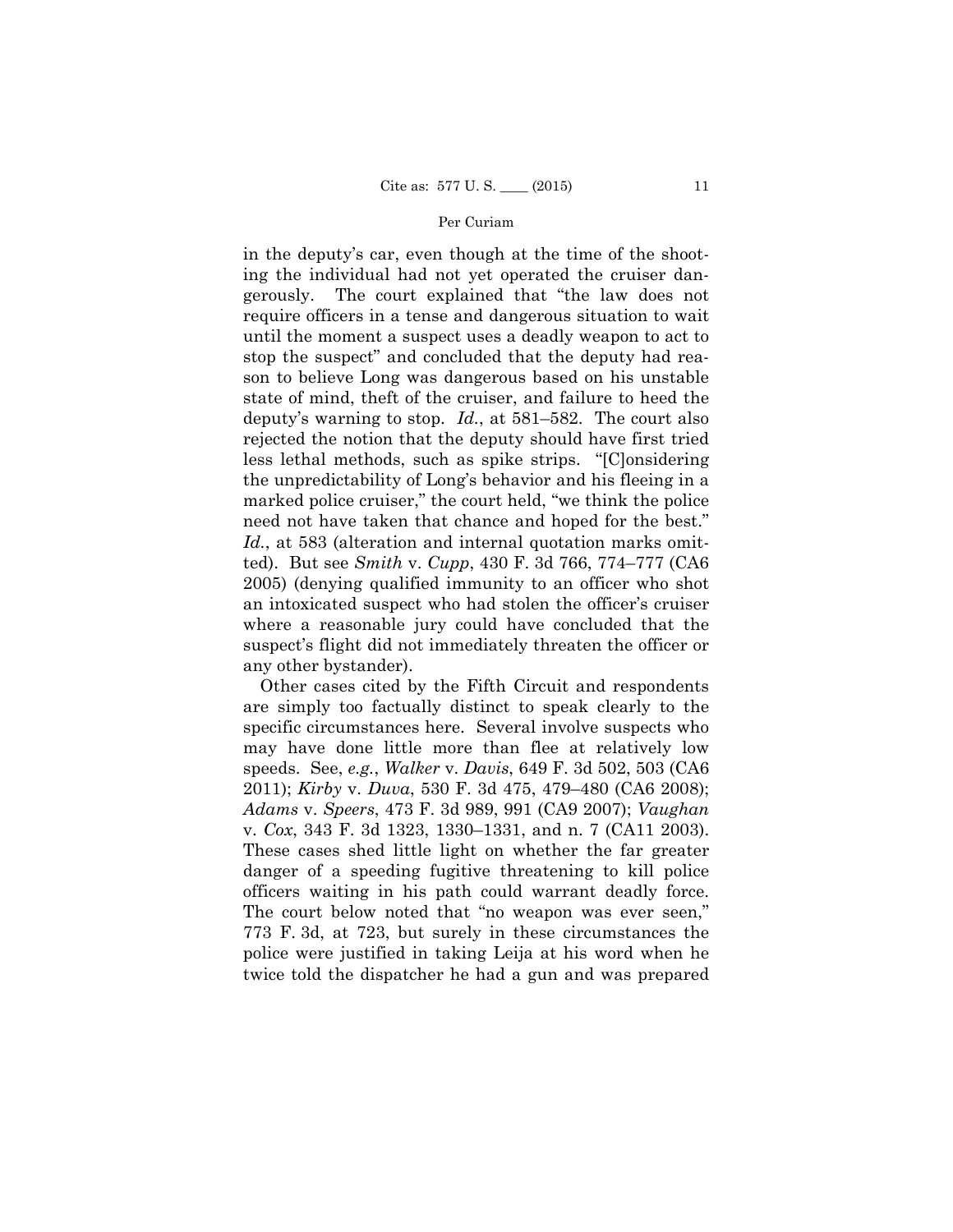to use it.

 such force was reasonable in the circumstances here. The fact is that when Mullenix fired, he reasonably under-Finally, respondents argue that the danger Leija represented was less substantial than the threats that courts have found sufficient to justify deadly force. But the mere fact that courts have approved deadly force in more extreme circumstances says little, if anything, about whether stood Leija to be a fugitive fleeing arrest, at speeds over 100 miles per hour, who was armed and possibly intoxicated, who had threatened to kill any officer he saw if the police did not abandon their pursuit, and who was racing towards Officer Ducheneaux's position. Even accepting that these circumstances fall somewhere between the two sets of cases respondents discuss, qualified immunity protects actions in the "'hazy border between excessive and acceptable force.'" *Brosseau*, *supra*, at 201 (quoting *Saucier*, 533 U. S., at 206; some internal quotation marks omitted).

Because the constitutional rule applied by the Fifth Circuit was not "'beyond debate,'" *Stanton* v. *Sims*, 571 U. S. \_\_\_, \_\_\_ (2013) (*per curiam*) (slip op., at 8), we grant Mullenix's petition for certiorari and reverse the Fifth Circuit's determination that Mullenix is not entitled to qualified immunity.

*It is so ordered.*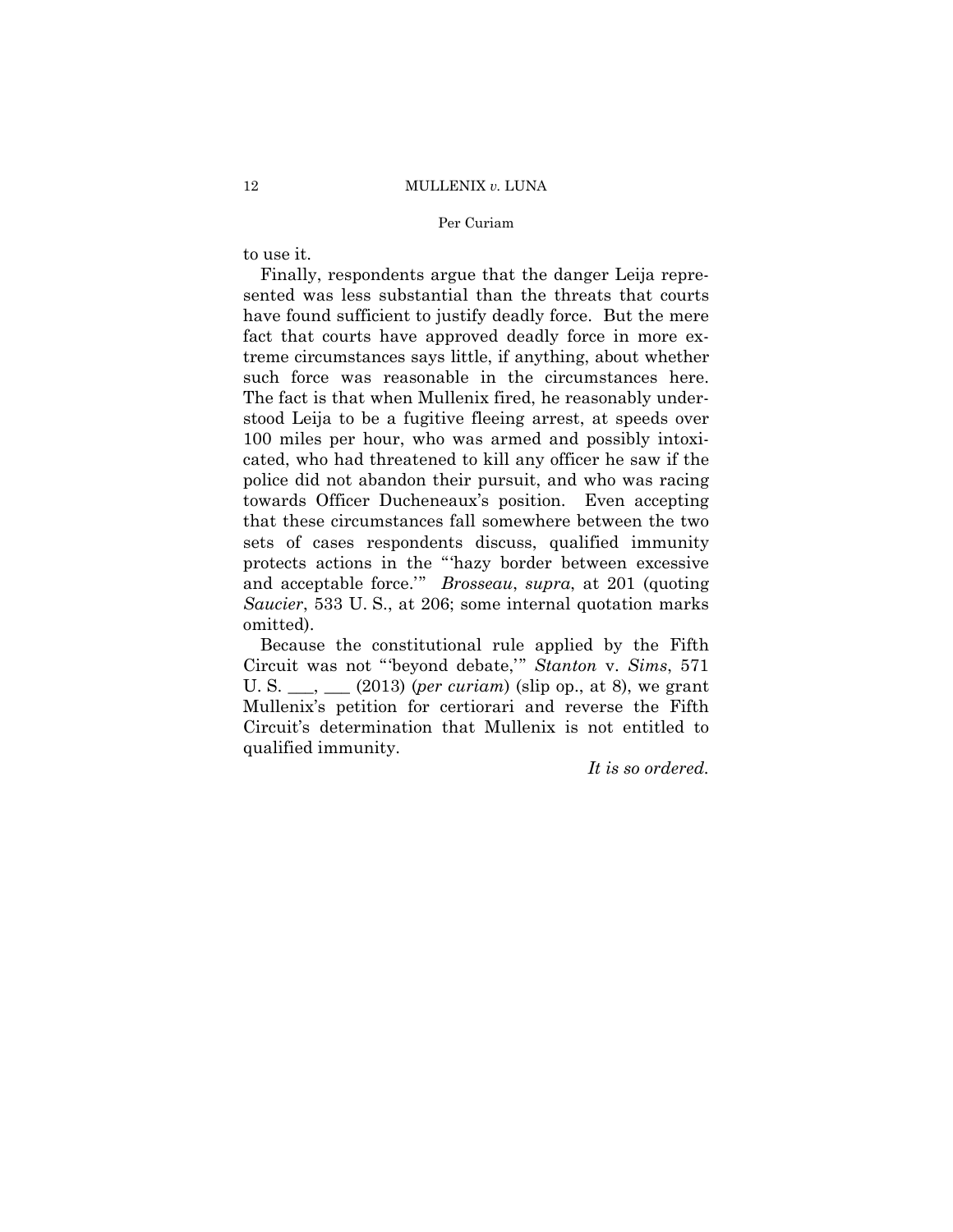SCALIA, J., concurring in judgment

# **SUPREME COURT OF THE UNITED STATES**

## CHADRIN LEE MULLENIX *v.* BEATRICE LUNA, INDIVIDUALLY AND AS REPRESENTATIVE OF THE ESTATE OF ISRAEL LEIJA, JR., ET AL.

### ON PETITION FOR WRIT OF CERTIORARI TO THE UNITED STATES COURT OF APPEALS FOR THE FIFTH CIRCUIT

No. 14–1143. Decided November 9, 2015

#### JUSTICE SCALIA, concurring in the judgment.

I join the judgment of the Court, but would not describe what occurred here as the application of deadly force in effecting an arrest. Our prior cases have reserved that description to the directing of force sufficient to kill *at the person* of the desired arrestee. See, *e.g.*, *Plumhoff* v. *Rickard*, 572 U. S. \_\_\_ (2014); *Brosseau* v. *Haugen*, 543 U. S. 194 (2004) (*per curiam*); *Tennessee* v. *Garner*, 471 U. S. 1 (1985). It does not assist analysis to refer to all use of force that happens to kill the arrestee as the application of deadly force. The police might, for example, attempt to stop a fleeing felon's car by felling a large tree across the road; if they drop the tree too late, so that it crushes the car and its occupant, I would not call that the application of deadly force. Though it was force sufficient to kill, it was not applied with the object of harming the body of the felon.

 Thus, in *Scott* v. *Harris*, 550 U. S. 372 (2007), we declined to characterize officer Scott's use of his pursuing vehicle's bumper to push the fleeing vehicle off the road as the application of deadly force. Whether or not it was that, we said, "all that matters is whether Scott's actions were reasonable." *Id.*, at 383. So also here. But it stacks the deck against the officer, it seems to me, to describe his action as the application of deadly force.

It was at least arguable in *Scott* that pushing a speeding vehicle off the road is targeting its occupant for injury or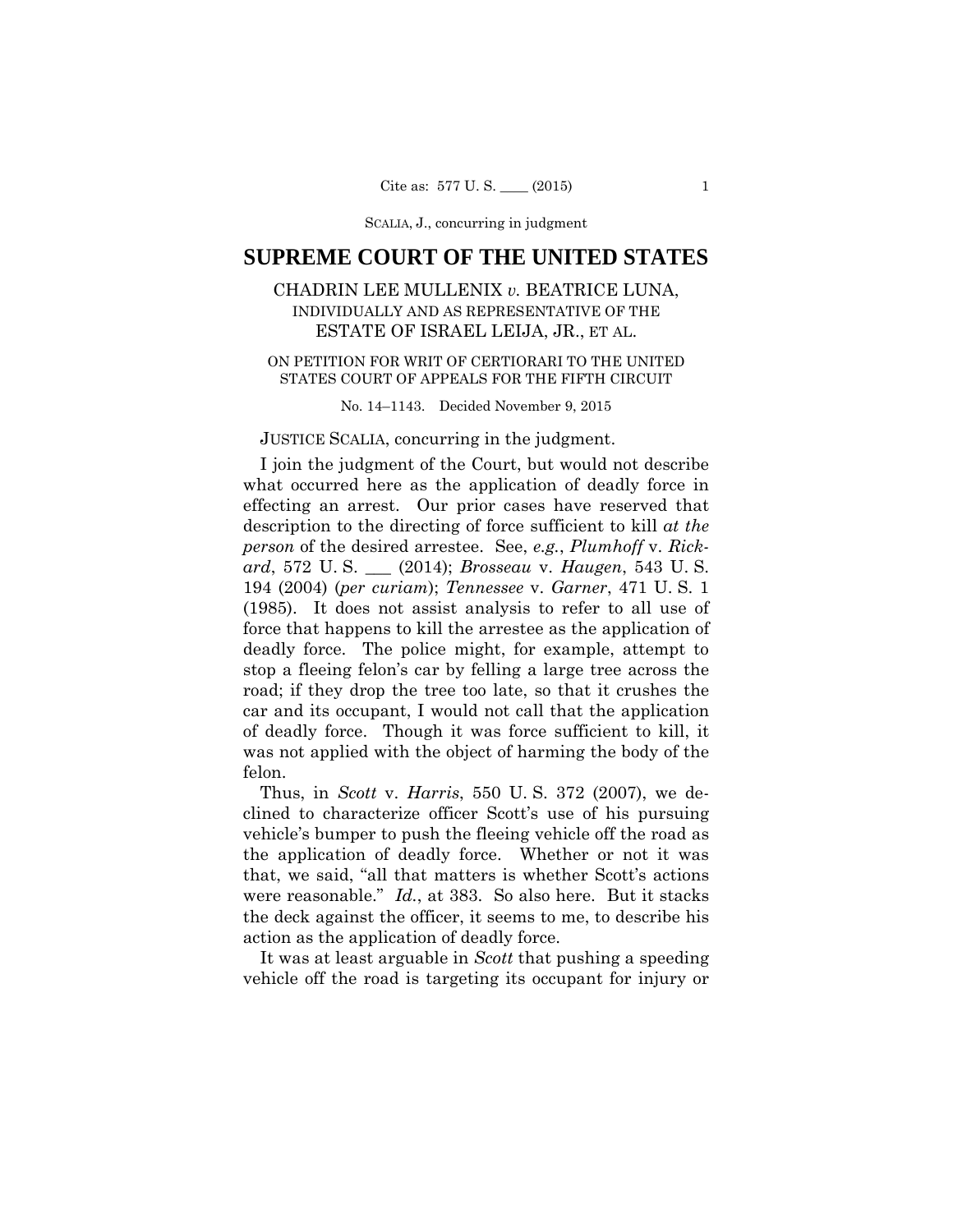## SCALIA, J., concurring in judgment

death. Here, however, it is conceded that Trooper Mullenix did not shoot to wound or kill the fleeing Leija, nor even to drive Leija's car off the road, but only to cause the car to stop by destroying its engine. That was a risky enterprise, as the outcome demonstrated; but determining whether it violated the Fourth Amendment requires us to ask, not whether it was reasonable to kill Leija, but whether it was reasonable to shoot at the engine in light of the risk to Leija. It distorts that inquiry, I think, to make the question whether it was reasonable for Mullenix to "apply deadly force."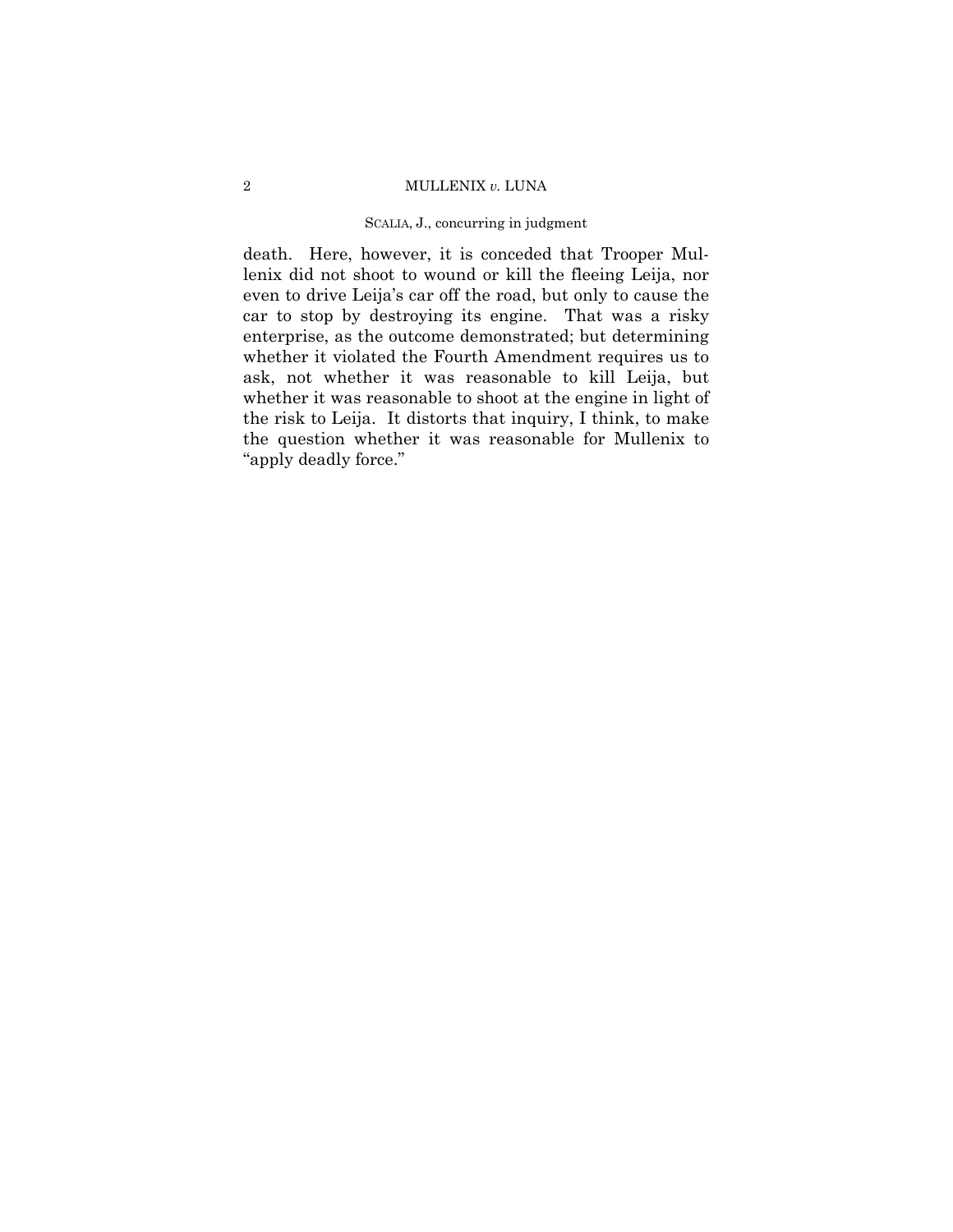# **SUPREME COURT OF THE UNITED STATES**

## CHADRIN LEE MULLENIX *v.* BEATRICE LUNA, INDIVIDUALLY AND AS REPRESENTATIVE OF THE ESTATE OF ISRAEL LEIJA, JR., ET AL.

### ON PETITION FOR WRIT OF CERTIORARI TO THE UNITED STATES COURT OF APPEALS FOR THE FIFTH CIRCUIT

#### No. 14–1143. Decided November 9, 2015

### JUSTICE SOTOMAYOR, dissenting.

Chadrin Mullenix fired six rounds in the dark at a car traveling 85 miles per hour. He did so without any training in that tactic, against the wait order of his superior officer, and less than a second before the car hit spike strips deployed to stop it. Mullenix's rogue conduct killed the driver, Israel Leija, Jr. Because it was clearly established under the Fourth Amendment that an officer in Mullenix's position should not have fired the shots, I respectfully dissent from the grant of summary reversal.

I

 tioned. *Id.,* at 723. There is no evidence below that any of Resolving all factual disputes in favor of plaintiffs, as the Court must on a motion for summary judgment, Mullenix knew the following facts before he shot at Leija's engine block: Leija had led police officers on an 18-minute car chase, at speeds ranging from 85 to 110 miles per hour. 773 F. 3d 712, 716 (CA5 2014). Leija had twice called the police dispatcher threatening to shoot at officers if they did not cease the pursuit. *Ibid.* Police officers were deploying three sets of spike strips in order to stop Leija's flight. *Ibid.* The officers were trained to stop a car using spike strips. This training included how to take a defensive position to minimize the risk of danger from the target car. *Ibid.* Mullenix knew that spike strips were being set up directly beneath the overpass where he was sta-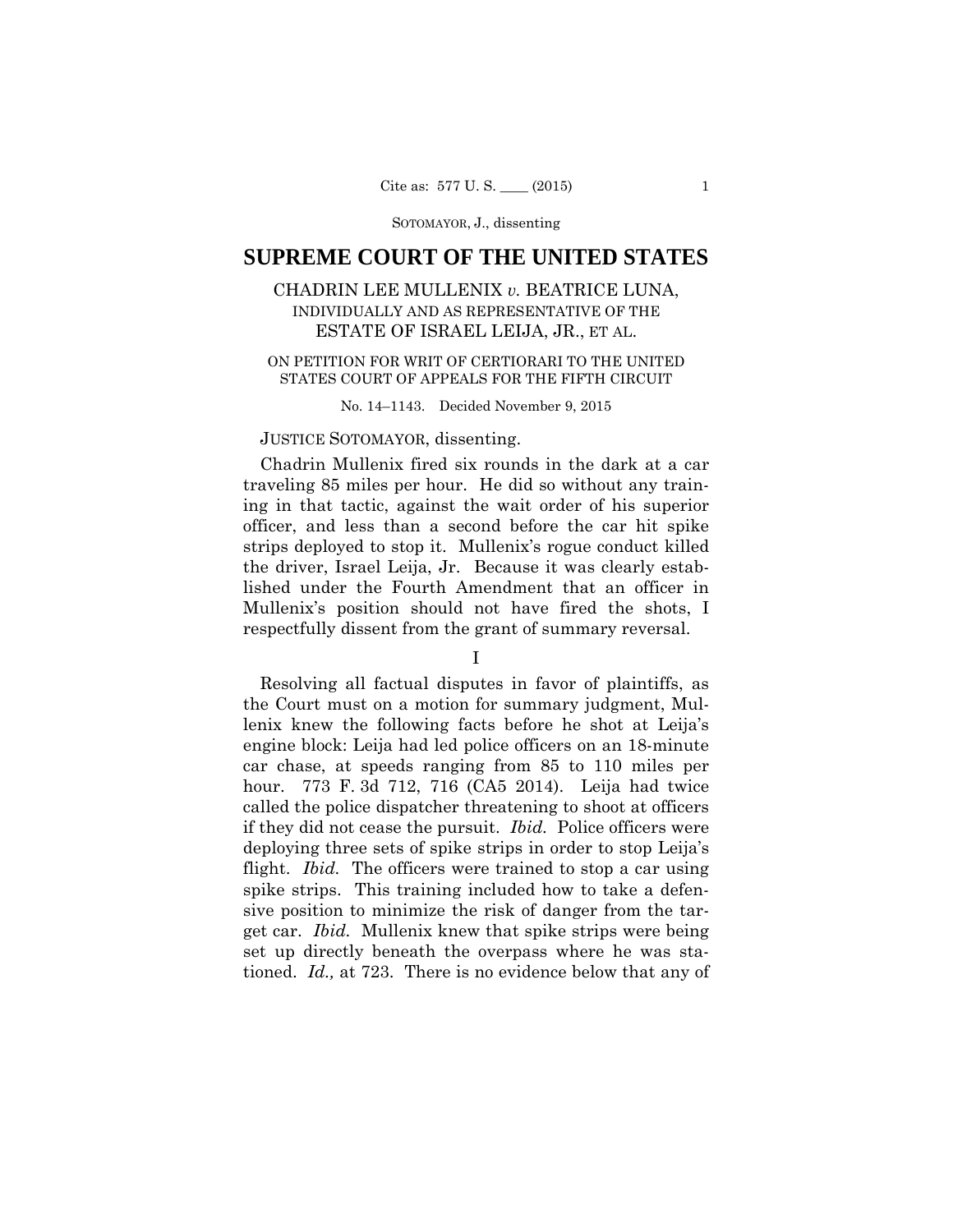the officers with whom Mullenix was in communication including Officer Troy Ducheneaux, whom Mullenix believed to be below the overpass—had expressed any concern for their safety. *Id.,* at 720.

 at 716. He also lacked permission to take the shots: When work first." *Id.*, at 716–717. Three minutes after arriving Mullenix had no training in shooting to disable a moving vehicle and had never seen the tactic done before. *Id.*, Mullenix relayed his plan to his superior officer, Robert Byrd, Byrd responded "stand by" and "see if the spikes at the overpass, Mullenix fired six rounds at Leija's car. None hit the car's engine block; at least four struck Leija in the upper body, killing Leija. *Id.,* at 717.

II

 *Anderson* v. *Creighton*, 483 U. S. 635, 640 (1987)). This When confronting a claim of qualified immunity, a court asks two questions. First, the court considers whether the officer in fact violated a constitutional right. *Saucier* v. *Katz*, 533 U. S. 194, 201 (2001). Second, the court asks whether the contours of the right were "sufficiently clear that a reasonable official would [have understood] that what he is doing violates that right." *Id.,* at 202 (quoting Court has rejected the idea that "an official action is protected by qualified immunity unless the very action in question has previously been held unlawful." *Id*., at 640*.* Instead, the crux of the qualified immunity test is whether officers have "fair notice" that they are acting unconstitutionally. *Hope* v. *Pelzer*, 536 U. S. 730, 739 (2002).

Respondents here allege that Mullenix violated the Fourth Amendment's prohibition on unreasonable seizures by using deadly force to apprehend Leija. This Court's precedents clearly establish that the Fourth Amendment is violated unless the "'governmental interests'" in effectuating a particular kind of seizure outweigh the "'nature and quality of the intrusion on the individual's Fourth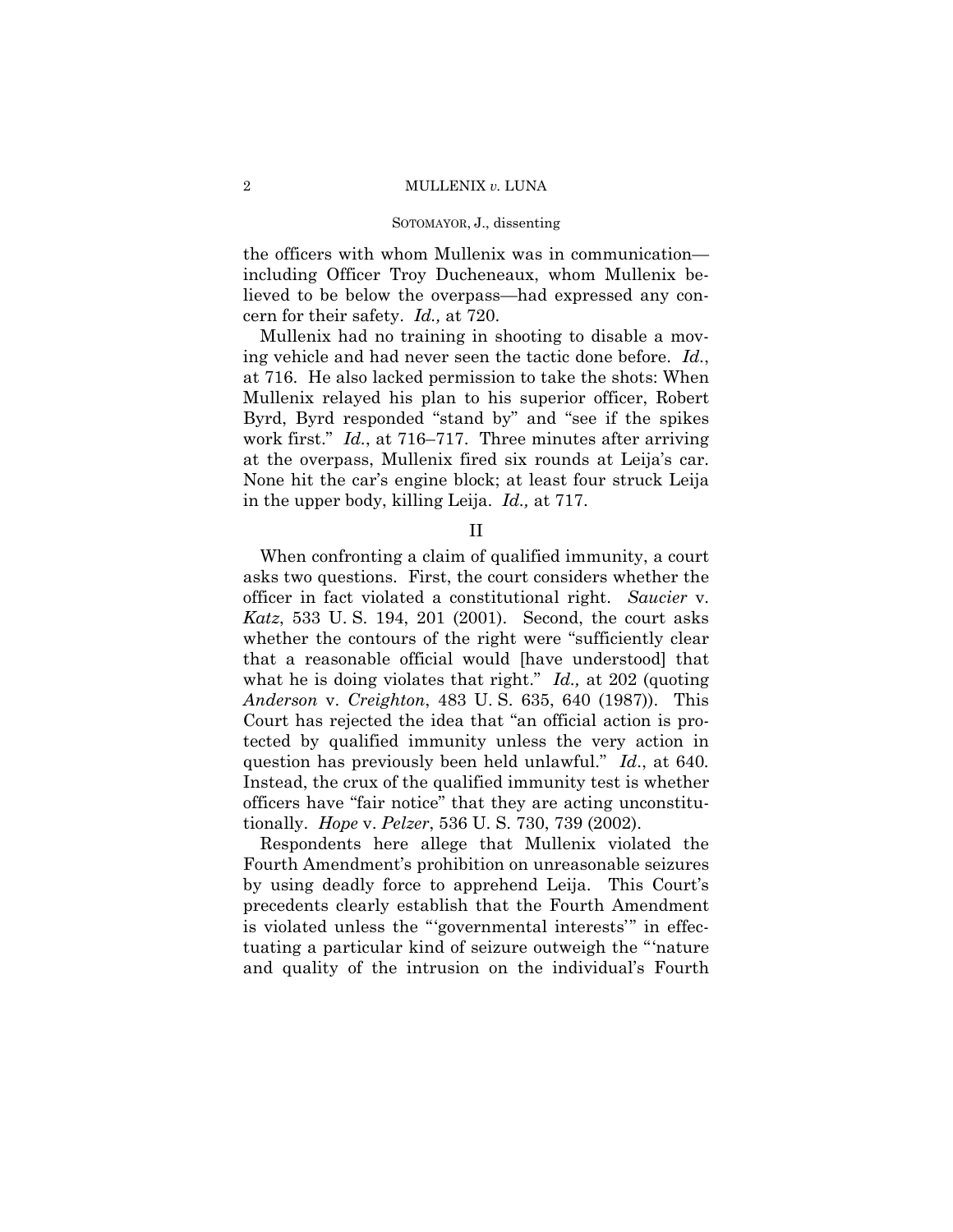Amendment interests.'" *Scott* v. *Harris*, 550 U. S. 372, 383 (2007) (quoting *United States* v. *Place*, 462 U. S. 696, 703 (1983)). There must be a "governmental interes[t]" not only in effectuating a seizure, but also in "how [the seizure] is carried out." *Tennessee* v. *Garner*, 471 U. S. 1, 8 (1985).

Balancing a particular governmental interest in the use of deadly force against the intrusion occasioned by the use of that force is inherently a fact-specific inquiry, not susceptible to bright lines. But it is clearly established that the government must have *some* interest in using deadly force over other kinds of force.

Here, then, the clearly established legal question—the question a reasonable officer would have asked—is whether, under all the circumstances as known to Mullenix, there was a governmental interest in shooting at the car rather than waiting for it to run over spike strips.

The majority does not point to *any* such interest here. It claims that Mullenix's goal was not merely to stop the car, but to stop the car "in a manner that avoided the risks" of relying on spike strips. *Ante,* at 9. But there is no evidence in the record that shooting at Leija's engine block would stop the car in such a manner.

 away from the spike strip, traveling at 85 miles per hour. The majority first suggests that Mullenix did not wait for the results of the spikes, as his superior advised, because of his concern for the officers manning the strips. But Leija was going to come upon those officers whether or not Mullenix's shooting tactic was successful: Mullenix took his shot when Leija was between 25 and 30 yards Even if his shots hit Leija's engine block, the car would not have stopped instantly. Mullenix would have bought the officers he was trying to protect—officers who had been trained to take defensive positions—less than threequarters of a second over waiting for the spike strips. And whatever threat Leija posed after his car was stopped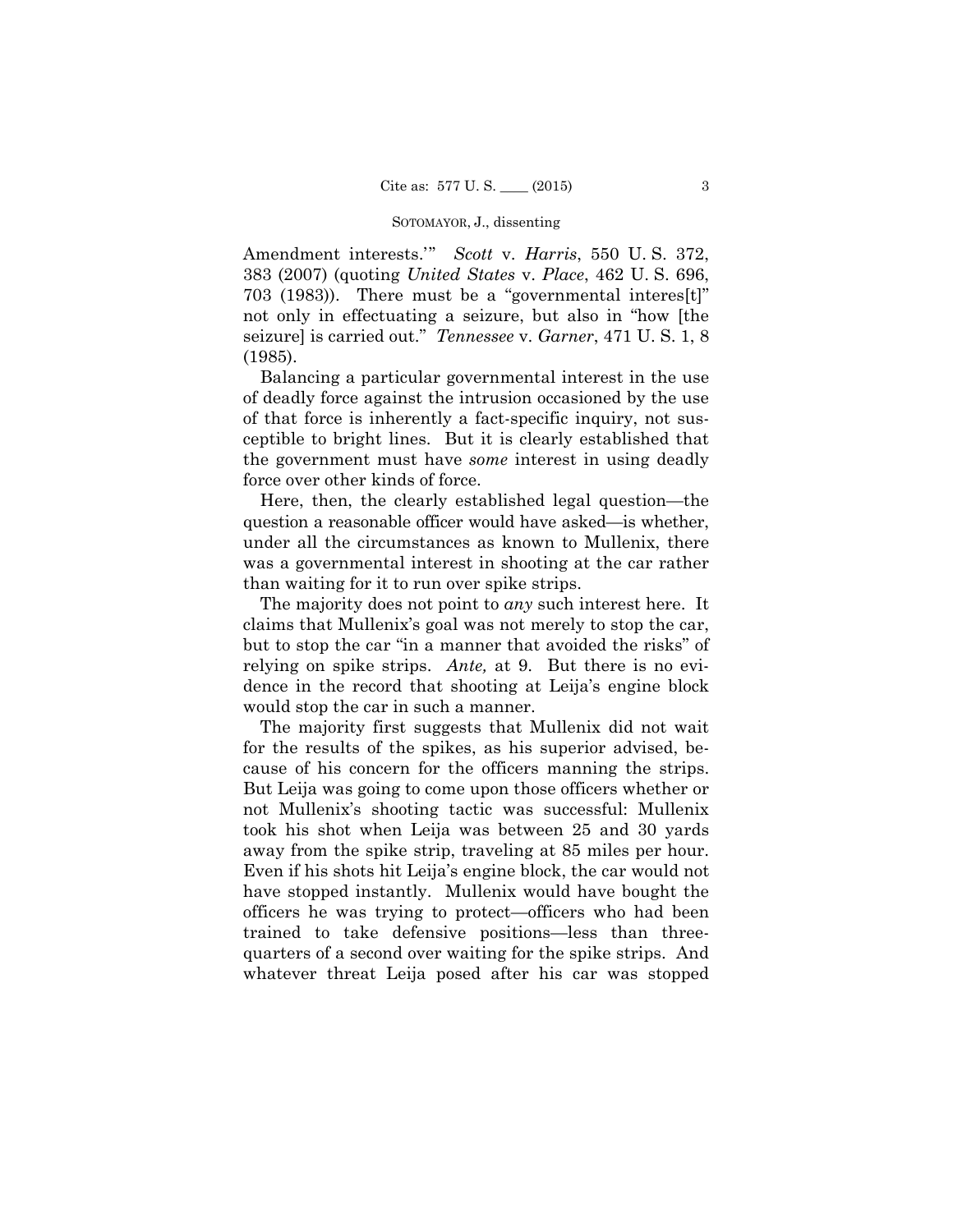existed whether the car was stopped by a shot to the engine block or by the spike strips.

Nor was there any evidence that shooting at the car was more reliable than the spike strips. The majority notes that spike strips are fallible. *Ante*, at 8–9. But Mullenix had no information to suggest that shooting to disable a car had a higher success rate, much less that doing so with no training and at night was more likely to succeed. Moreover, not only did officers have training in setting up the spike strips, but they had also placed two backup strips further north along the highway in case the first set failed. A reasonable officer could not have thought that shooting would stop the car with less danger or greater certainty than waiting.

The majority cites *Long* v. *Slaton*, 508 F. 3d 576 (CA11 2007), for the proposition that Mullenix need not have "first tried less lethal methods, such as spike strips." *Ante,* at 11. But in that case, there was a clear reason to prefer deadly force over the alternatives. In *Long*, an officer fired to stop a suspect from fleeing in a stolen police cruiser. 508 F. 3d, at 583. When the officer fired, there were no alternative means of stopping the car in place. The Eleventh Circuit held that the governmental interest against waiting for a future deployment of spike strips that may never materialize justified the use of deadly force. *Ibid.* 

In this case, by contrast, neither petitioner nor the majority can point to any possible marginal gain in shooting at the car over using the spike strips already in place. It is clearly established that there must be some governmental interest that necessitates deadly force, even if it is not always clearly established what level of governmental interest is sufficient.

Under the circumstances known to him at the time, Mullenix puts forth no plausible reason to choose shooting at Leija's engine block over waiting for the results of the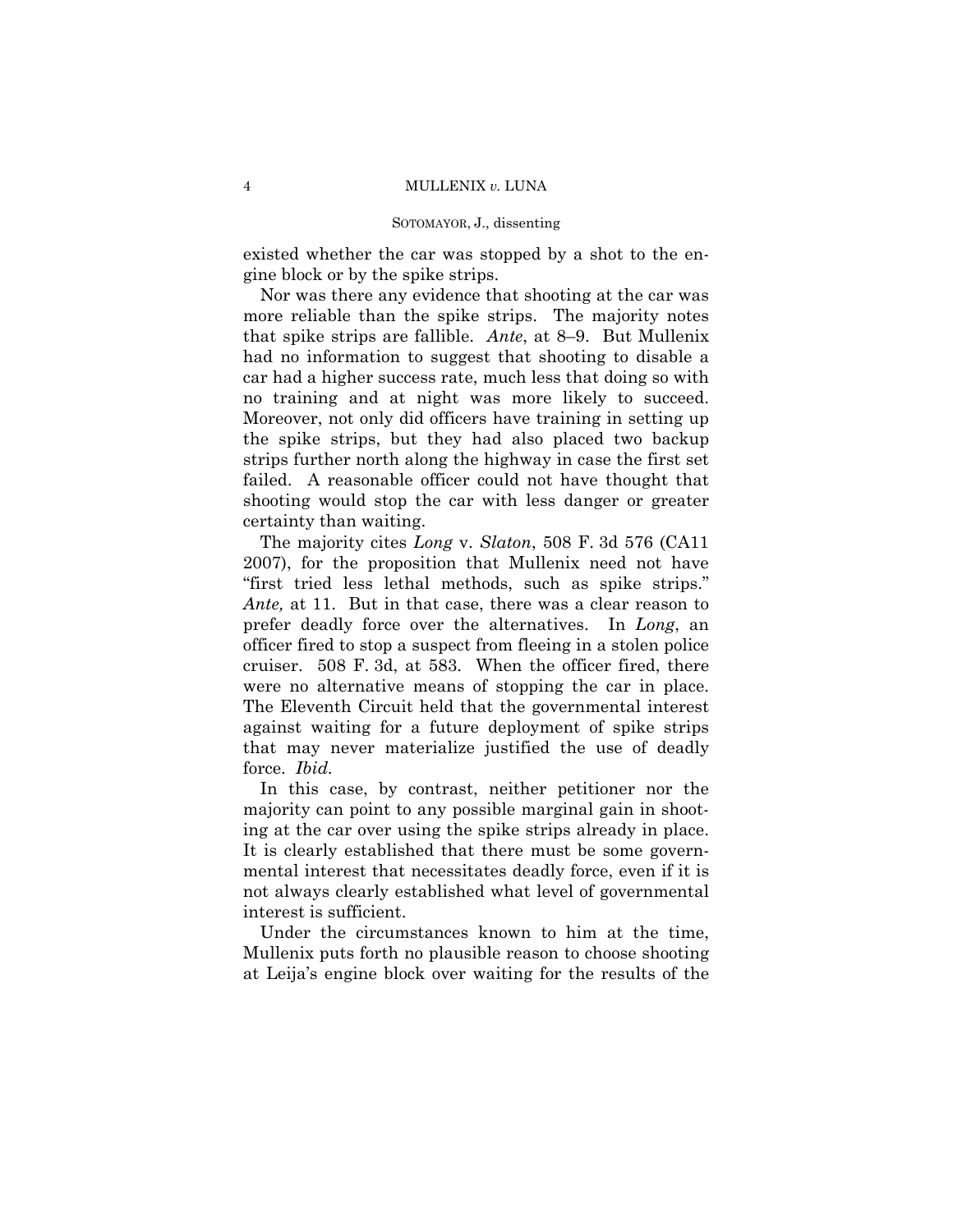spike strips. I would thus hold that Mullenix violated Leija's clearly established right to be free of intrusion absent some governmental interest.

## III

 focusing primarily on the governmental interest in *whether*  The majority largely evades this key legal question by the car should be stopped rather than the dispositive question of *how* the car should be stopped. But even assuming that Leija posed a "sufficient," *ante*, at 8, or "immediate," *ante*, at 7, threat, Mullenix did not face a "choice between two evils" of shooting at a suspect's car or letting him go. *Scott*, 550 U. S., at 384; see, *e.g., Plumhoff*  v. *Rickard*, 572 U.S. \_\_, \_\_ (2014) (slip op., at 3, 10); *Brosseau* v. *Haugen*, 543 U. S. 194, 196–197 (2004). Instead, Mullenix chose to employ a potentially lethal tactic (shooting at Leija's engine block) in addition to a tactic specifically designed to accomplish the same result (spike strips).\* By granting Mullenix qualified immunity, this Court goes a step further than our previous cases and does so without full briefing or argument.

Thus framed, it is apparent that the majority's exhortation that the right at stake not be defined at "a high level of generality," see *ante,* at 9, is a red herring. The majority adduces various facts that the Fifth Circuit supposedly ignored in its qualified immunity analysis, including that

——————

<sup>\*</sup>The majority describes the choice between spike strips and shooting as the choice between "one dangerous alternative" and another, noting that spike strips can pose a danger to drivers that encounter them. *Ante,* at 8–9. But Mullenix could not have thought that awaiting the spikes was anywhere near as dangerous as shooting immediately before Leija hit the spikes. For one thing, Mullenix had no training in shooting to disable the vehicle and so no idea of the relative danger that shooting posed to a driver. For another, Leija would be subjected to the danger posed by the spike strips whether Mullenix shot or not. And, in fact, that is what happened: Leija's car hit the spike strips and then rolled two and a half times.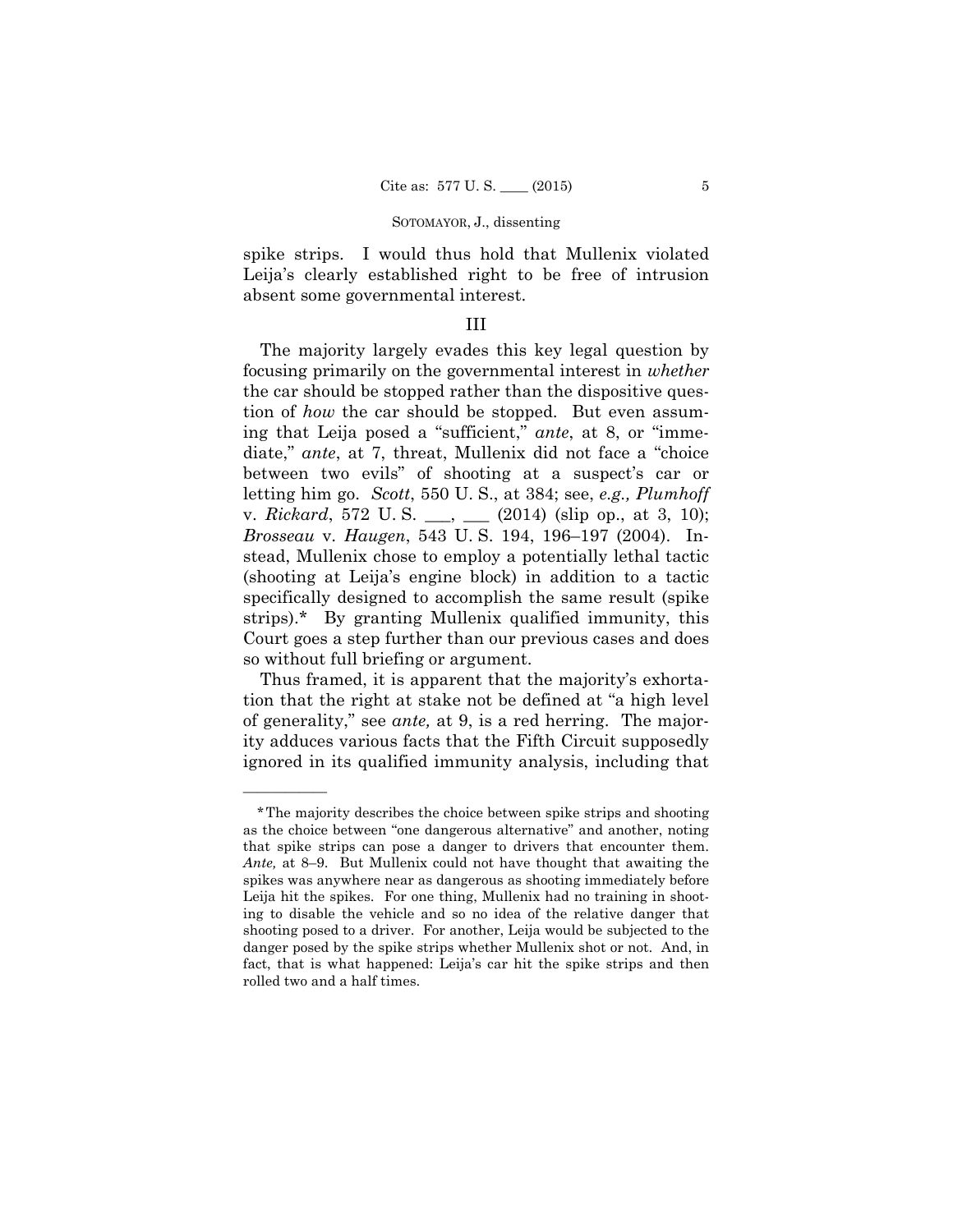### 6 MULLENIX *v.* LUNA

### SOTOMAYOR, J., dissenting

Leija was "a reportedly intoxicated fugitive, set on avoiding capture through high-speed vehicular flight, who twice during his flight had threatened to shoot police officers, and who was moments away from encountering an officer at Cemetery Road." *Ante,* at 7. But not one of those facts goes to the governmental interest in shooting over awaiting the spike strips. The majority also claims that established law does not make clear that "Mullenix's reasons were insufficient to justify" his choice of shooting over following his superior's orders to wait for the spikes. *Ante*, at 9–10*.* But Mullenix seemed to have *no* reasons to prefer shooting to following orders.

 or his superior's orders less so. *Ibid.*  Instead of dealing with the question whether Mullenix could constitutionally fire on Leija's car rather than waiting for the spike strips, the majority dwells on the imminence of the threat posed by Leija. The majority recharacterizes Mullenix's decision to shoot at Leija's engine block as a split-second, heat-of-the-moment choice, made when the suspect was "moments away." *Ante,* at 7. Indeed, reading the majority opinion, one would scarcely believe that Mullenix arrived at the overpass several minutes before he took his shot, or that the rural road where the car chase occurred had few cars and no bystanders or businesses. 773 F. 3d, at 717, 720. The majority also glosses over the facts that Mullenix had time to ask Byrd for permission to fire upon Leija and that Byrd— Mullenix's superior officer—told Mullenix to "stand by." *Id.*, at 717. There was no reason to believe that Byrd did not have all the same information Mullenix did, including the knowledge that an officer was stationed beneath the overpass. Even after receiving Byrd's response, Mullenix spent minutes in shooting position discussing his next step with a fellow officer, minutes during which he received no information that would have made his plan more suitable

An appropriate reading of the record on summary judg-